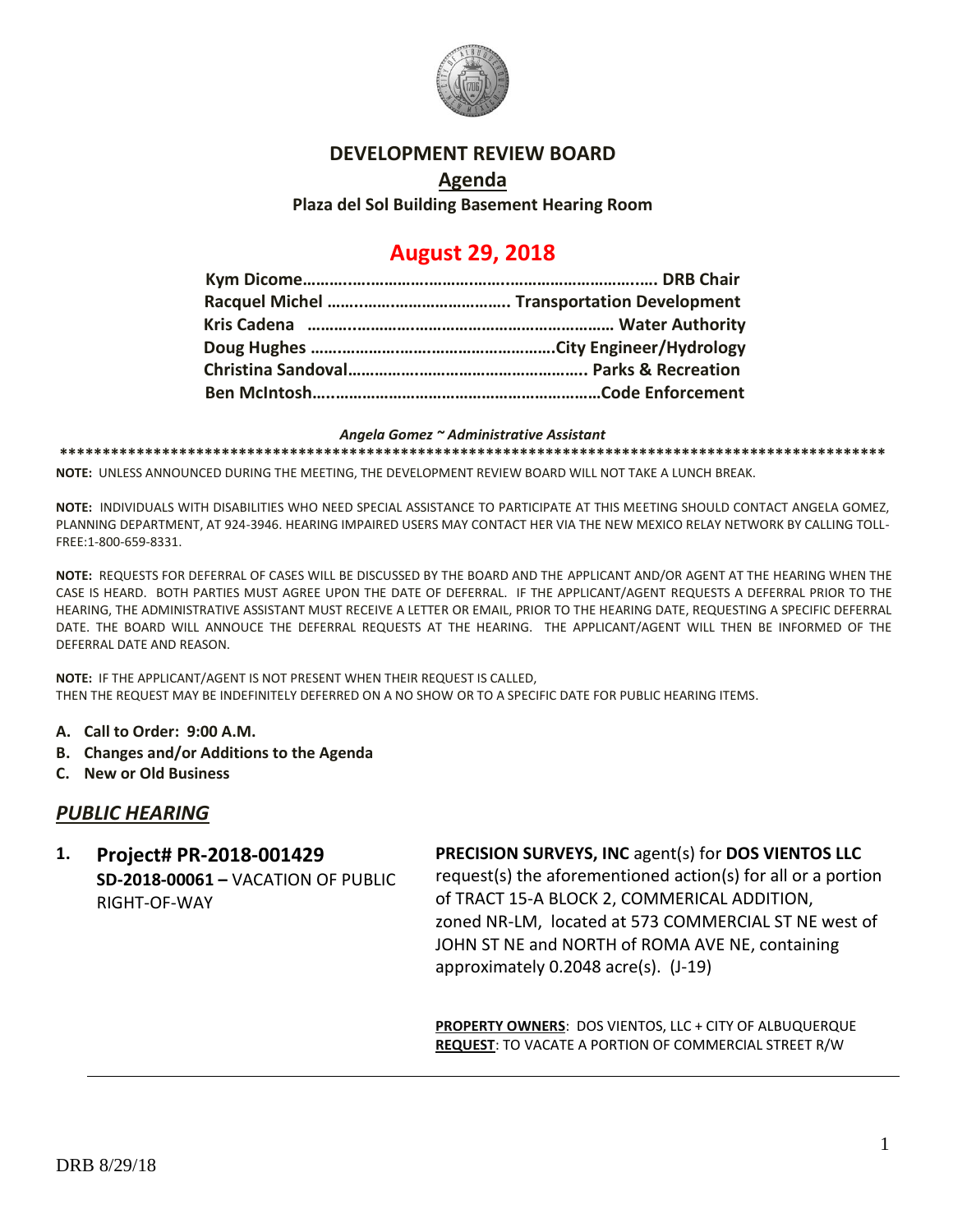| 2. | Project# PR-2018-001405<br>(1007489, 1007720)<br>SI-2018-00092- SITE PLAN                                                                                                                                                                                                        | DEKKER/PERICH/SABATINI agent(s) for CITY OF<br><b>ALBUQUERQUE</b> request(s) the aforementioned action(s)<br>for all or a portion of TRACT B-1, WEST ROUTE 66 ADDITION<br>II, zoned MX-M, located west of UNSER BLVD NW and north<br>of CENTRAL AVE NW, containing approximately 6.22<br>$\text{acre}(s)$ . $(K-10)$ [deferred from 8/22/18]<br>PROPERTY OWNERS: CITY OF ALBUQUERQUE<br>REQUEST: DRB SITE PLAN                                                                                                                                                |
|----|----------------------------------------------------------------------------------------------------------------------------------------------------------------------------------------------------------------------------------------------------------------------------------|---------------------------------------------------------------------------------------------------------------------------------------------------------------------------------------------------------------------------------------------------------------------------------------------------------------------------------------------------------------------------------------------------------------------------------------------------------------------------------------------------------------------------------------------------------------|
| 3. | Project# PR-2018-001395<br>VA-2018-00080 - VARIANCE<br>SD-2018-00046 - PRELIMINARY/FINAL<br><b>PLAT</b>                                                                                                                                                                          | DUFF WESTBOOK request(s) the aforementioned action(s)<br>for all or a portion of LOT 1, LANDS OF LIPMAN-TRAVER,<br>BEING A REPLAT OF TRACTS 63-B AND 65, TRACTS 67-B AND<br>67-A-2, 67-C-2 AND 67-D AS SHOWN ON MIDDLE RIO<br>GRANDE CONSERVANCY DISTRICT MAP NO. 31, zoned R-A,<br>located on GRIEGOS ROAD NW between GUADALUPE TRAIL<br>NW and SAN YSIDRO ST NW, containing approximately<br>0.6002 $\arccos 0$ . (F-13) [deferred from 8/22/18]<br>PROPERTY OWNERS: WESTBROOK DUFF & COLBERT CECILY<br>REQUEST: VARIANCE TO DPM STANDARDS + PP/FP APPROVAL |
| 4. | Project# 1010656<br>18DRB-70160 - PRELIMINARY PLAT<br>18DRB-70161 - SITE DEVELOPMENT PLAN<br><b>FOR BUILDING PERMIT</b><br>18DRB-70162 MINOR - TEMP DEFR SWDK<br><b>CONST</b>                                                                                                    | THE GROUP agent(s) for PASHTOON KHALID A & NAFEESA<br>request(s) the above action(s) for all or a portion of LOTS<br>28-30, BLOCK 30, NORTH ALBUQUERQUE ACRES Unit B<br>TRACT A, zoned NR-BP (SU-2/IP), located on WILSHIRE AVE<br>NE between SAN PEDRO DR NE and LOUISIANA BLVD NE,<br>containing approximately 3 acre(s). (C-18)[Deferred from 6/6/18,<br>6/27/18, 7/18/18, 8/8/18, 8/29/18]                                                                                                                                                                |
| 5. | Project# 1011282<br>17DRB-70166 - MAJOR - SITE<br>DEVELOPMENT PLAN/ SUBDIVISION<br>17DRB-70168 - MAJOR - SITE<br>DEVELOPMENT PLAN/ BUILDING PERMIT<br><b>[TO BE DEFERRED TO</b><br><b>NOVEMBER 29, 2018 AT THE</b><br><b>APPLICANT'S REQUEST PRIOR TO THE</b><br><b>HEARING]</b> | <b>ANDERSON WAHLEN &amp; ASSOCIATES agents for WEST</b><br><b>SEVENTY LLC</b> request the referenced/above actions for<br>Unplatted Tracts in the Northwest Quarter of Section 15/<br>Township 11 North/ Range 2 East/ NW¼ S15 T11N R2E,<br>zoned NR-BP (SU-2/VHRC), located on the west corner of<br>PASEO DEL NORTE NW and UNSER BLVD NW containing<br>approximately 33 acres. (C-10) [Deferred on 7-12-17, 8/16/17,<br>10/4/18, 12/13/17]                                                                                                                  |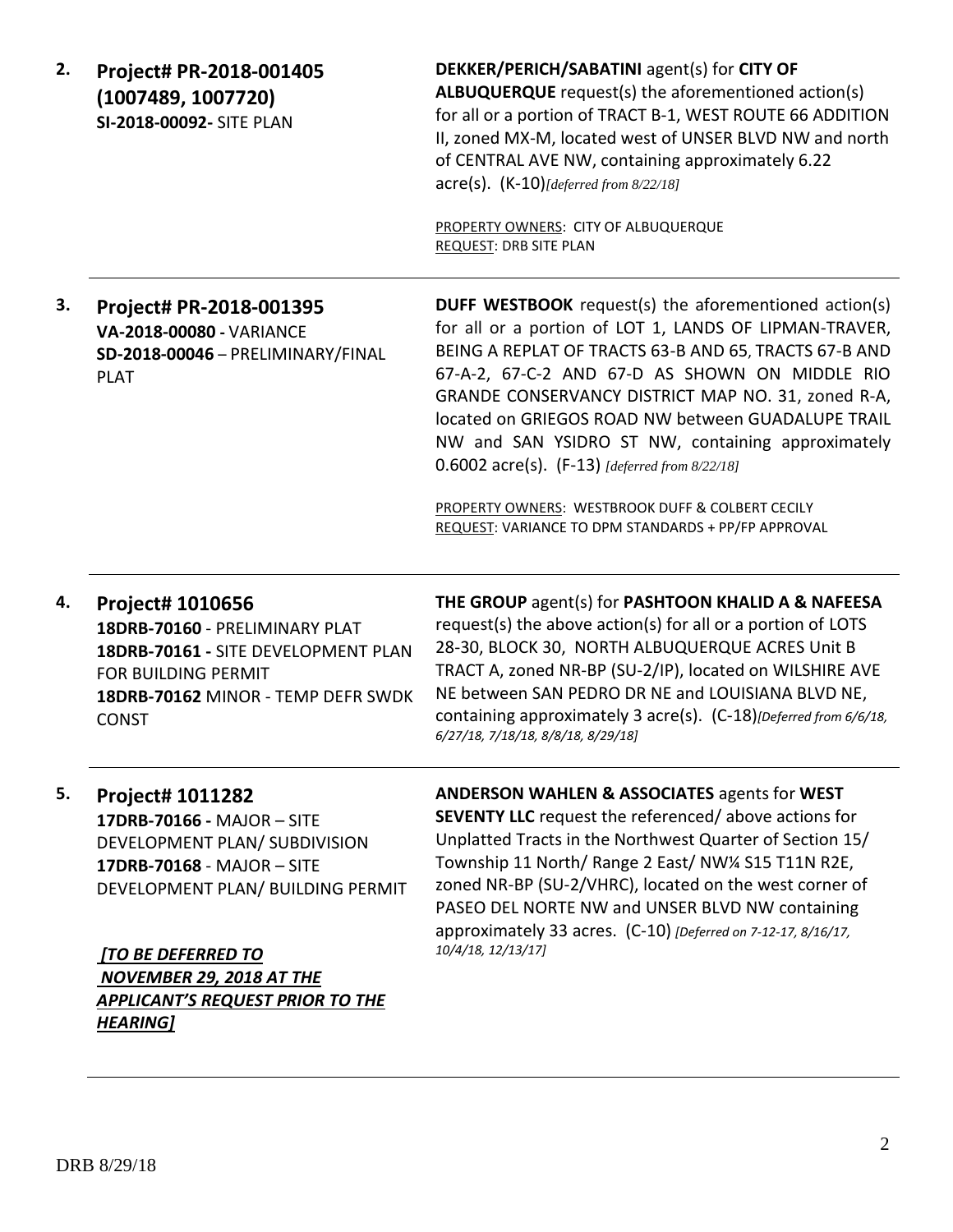#### **6. Project# PR-2018-001346 (1000682) SD-2018-00072**- PRELIMINARY/FINAL PLAT **ARCH + PLAN LAND USE CONSULTANTS** agent(s) for **VMOD LLC** request(s) the aforementioned action(s) for all or a portion of LOTS 1-6 & 29 BLOCK 29 UNIT B, NORTH ALBUQUERQUE ACRES**,** zoned NR-BP, located on ALAMEDA BLVD NE east of SAN PEDRO DR NE and north of SIGNAL AVE NE, containing approximately 5.6 acre(s). (C-18)

**PROPERTY OWNERS**: V MOD LLC/ADIL AND HUMA RIZVI **REQUEST**: REPLAT OF 7 EXISTING LOTS TO 5 LOTS

**7. Project# PR-2018-001438 (1004355) SD-2018-00064** - INFRASTRUCTURE IMPROVEMENTS AGREEMENT (IIA) **WILSON & COMPANY** agent(s) for **KB HOME OF NEW MEXICO INC.** request(s) the aforementioned action(s) for all or a portion of UNIT 2, VISTA VIEJA SUBDIVISION**,** zoned R-1B, located on south of SCENIC RD NW between VISTA TERRAZA DR. NW and ATRISCO DRIVE NW, containing approximately 40.858 acre(s). (D-09)

**PROPERTY OWNERS**: KB HOMES OF NM **REQUEST**: EXTENSION OF INFRASTRUCTURE IMPROVEMENTS AGREEMENT (IIA)

**8. Project# PR-2018-001469 (1007971) SD-2018-00071**- EXTENSION OF PRELIMINARY PLAT

**GUY JACKSON** agent(s) for **MARCELLA HOEHNE, VIOLA ULIBARRI + MELCOR ZAMORA** request(s) the aforementioned action(s) for all or a portion of LOT 2**,**  LANDS OF DELLA P. SANCHEZ, zoned R-1C, located at 230 CARSON RD NW east of the ALAMEDA DRAIN and west of RIO GRANDE BLVD NW, containing approximately 1.64 acre(s). (J-12)

**PROPERTY OWNERS**: HOEHNE MARCELLA & ULIBARRI VIOLA & ZAMORA MELCOR **REQUEST**: EXTENSION OF PRELIMINARY PLAT